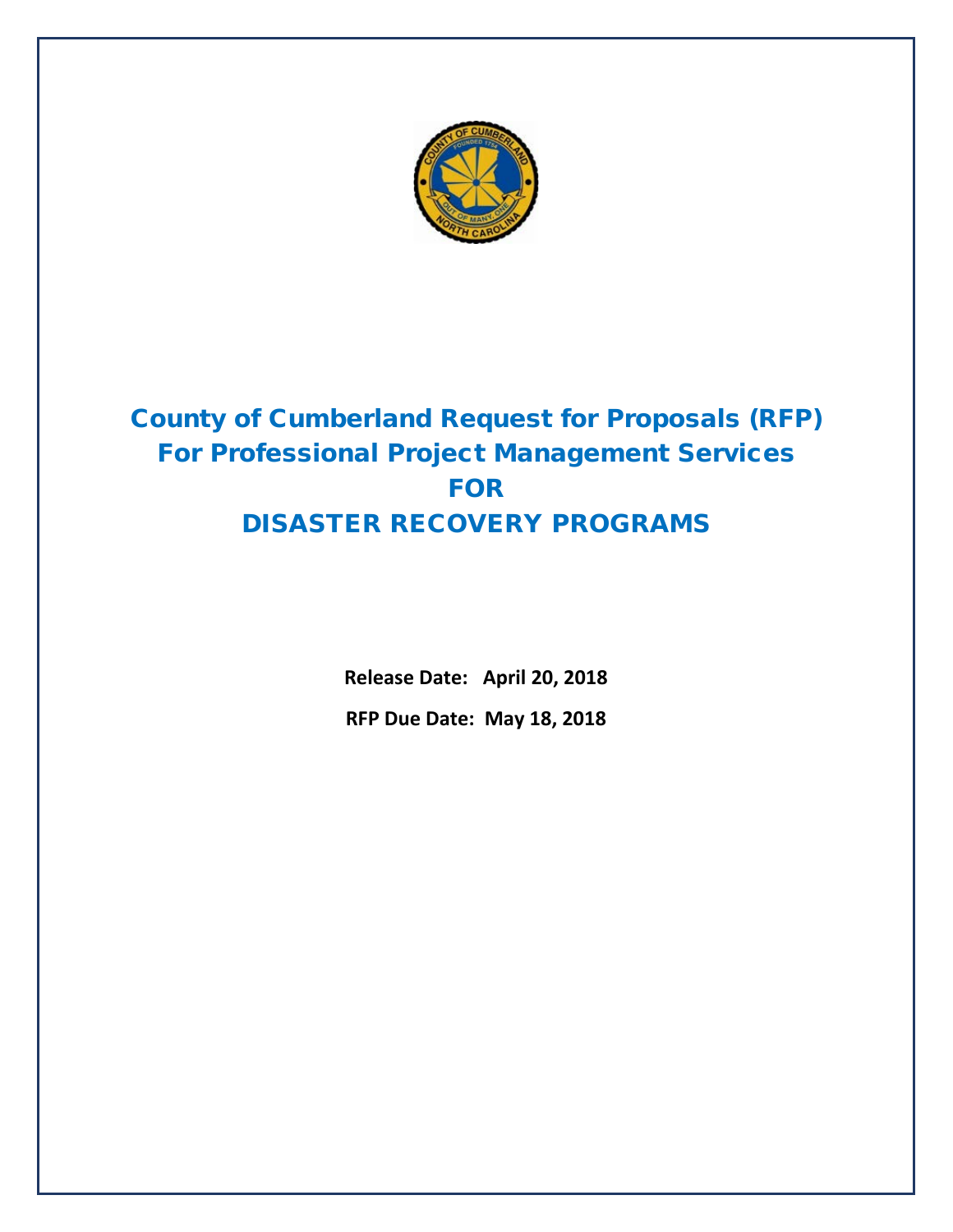# **TABLE OF CONTENTS**

| <b>Evaluation Procedure and Factors To Be Considered In The Evaluation</b> |  |
|----------------------------------------------------------------------------|--|
|                                                                            |  |
| OTHER SUPPLEMENTAL CONDITIONS REQUIREMENT 12                               |  |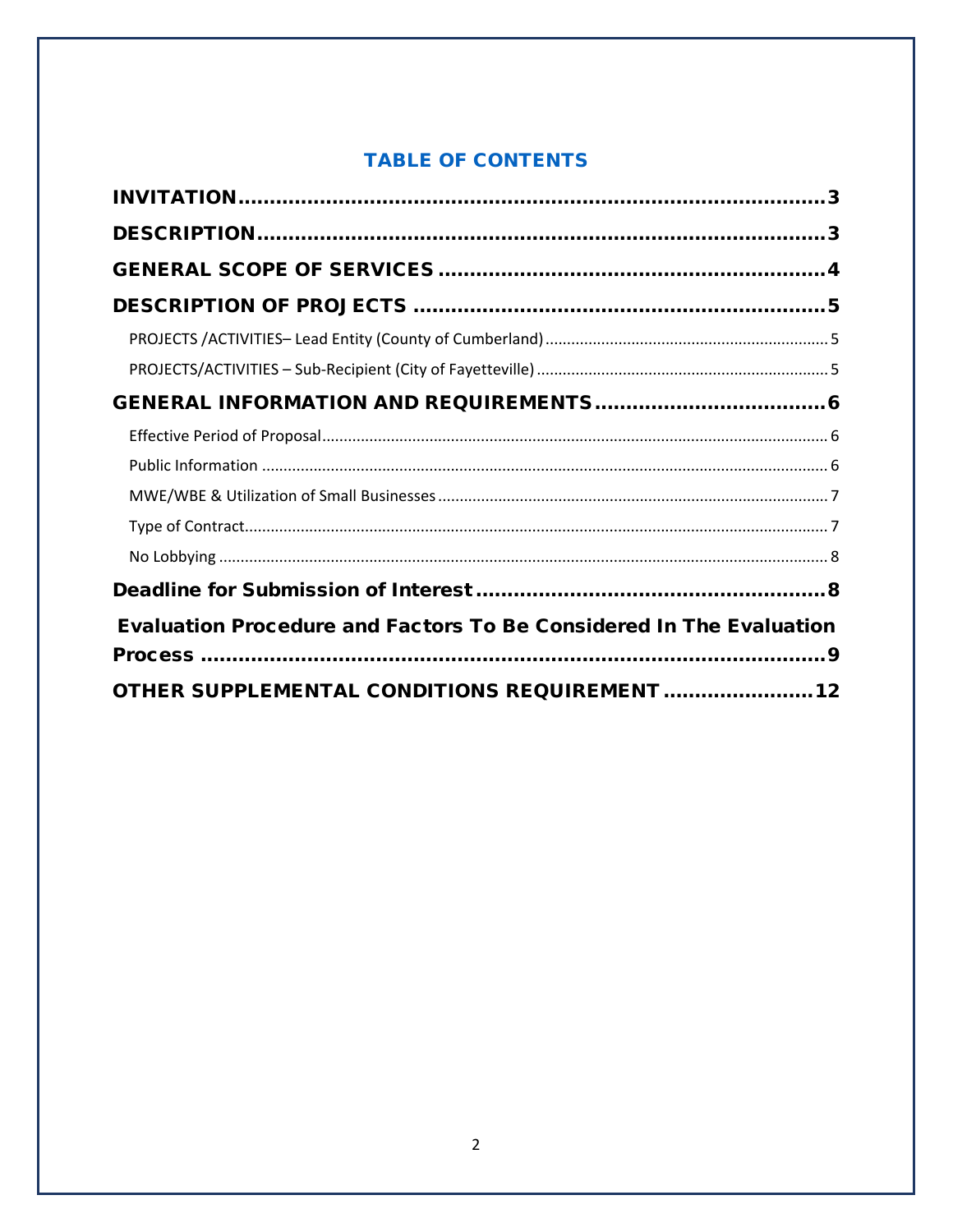# County of Cumberland Request for Proposals For Professional Project Management Services FOR DISASTER RECOVERY PROGRAMS

#### <span id="page-2-0"></span>INVITATION

Written proposals subject to the conditions herein stated and attached hereto, will be received at 707 Executive Place, Fayetteville, NC 28305 until May 18, 2018 ( by 4:30 p.m. Eastern Time for providing the services as described below for the County of Cumberland (The County).

#### <span id="page-2-1"></span>**DESCRIPTION**

Due to the impact of Hurricane Matthew in North Carolina, federal funds for disaster relief that were appropriated under the Disaster Relief Appropriation Act of 2016 (Pub. Law 114-113). The Department of Housing and Urban Development (HUD) appropriated Community Development Block Grant Disaster Recovery funding to the State of North Carolina (CDBG-DR). These funds are targeted to the most impacted areas to address unmet needs, long-term recovery and housing and economic revitalization.

The County of Cumberland is hereby requesting written proposals to provide General Project Management Services for a suite of recovery projects related to:

- Community Development Disaster Recovery Grant (CDBG-DR)
- Hazard Mitigation Grant Program (HMGP)
- NC Disaster Recovery Act (DRA)

These projects will include activities such as, but are not limited to, housing rehabilitation, housing repair reimbursement, housing multi-family new construction, single family reconstruction, acquisition, relocation, demolition and clearance. These activities are to be conducted in accordance with CDBG regulations 24 CFR 570 and the NC State Action Plan. Activities funded with FEMA funds are to be conducted pursuant to the Robert T. Stafford Disaster Relief Act, the National Flood Insurance Reform Act of 1964, and State of North Carolina Emergency Management Flood Mitigation Administrative Plan.

The County will receive proposals from Proposers having specific experience and qualifications in the areas identified in this solicitation. For consideration, proposals must contain evidence of the Proposer's experience and abilities in the specified area and other disciplines directly related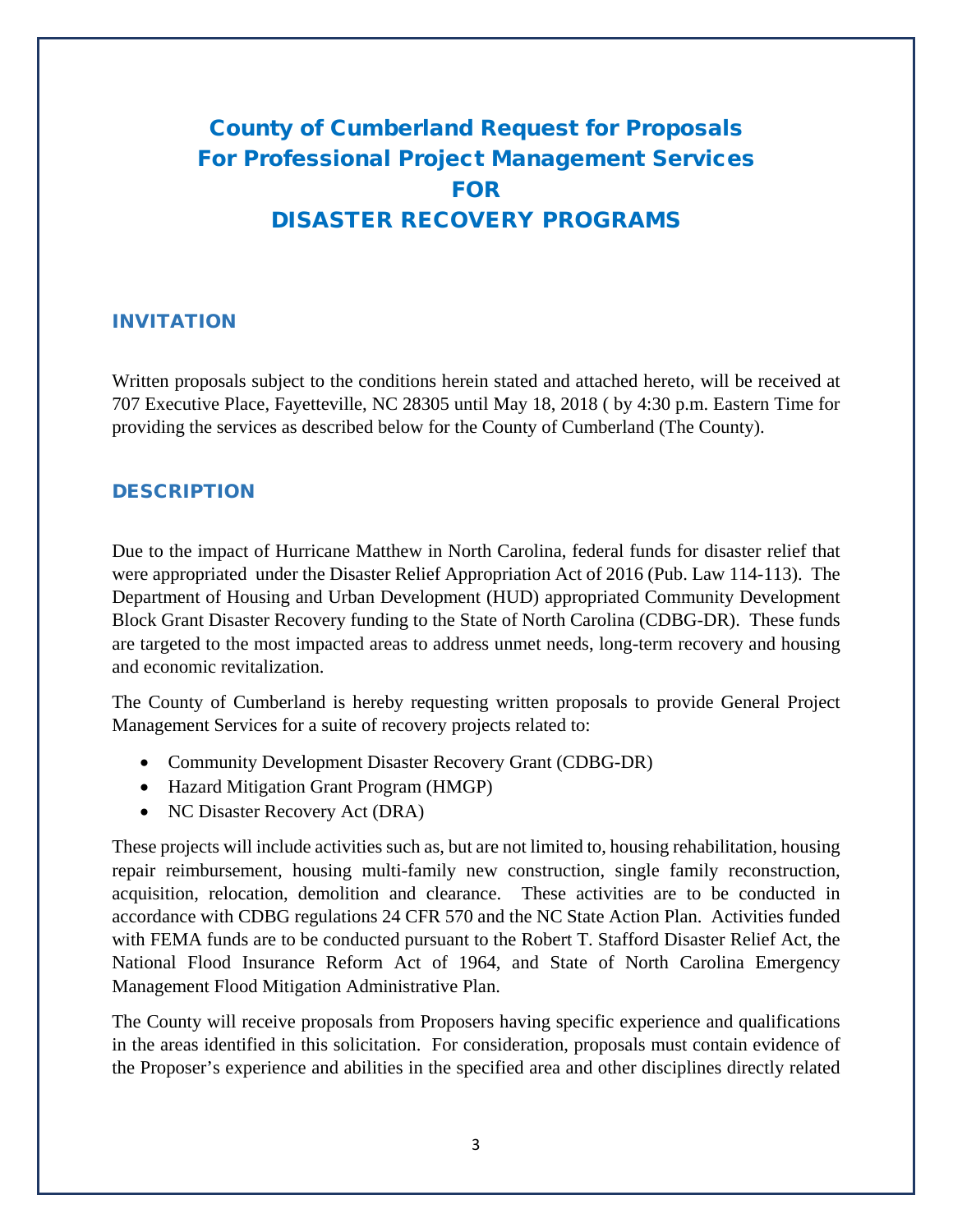to the proposed service. Other information required by the County may be included elsewhere in this solicitation.

Bidding firms must have a thorough understanding of the U.S. Department of Housing and Urban Development (HUD) compliance and other regulations, as well as all cross-cutting regulations, required for the CDBG Disaster Recovery and FEMA programs all other external requirements for each of the program components, including but not limited to, EPA, HMGP, DRA, FMA and other federal and state agency requirements (when, and if applicable under each program component).

#### <span id="page-3-0"></span>GENERAL SCOPE OF SERVICES

The project management consultant (s) selected to manage the CDBG-DR, DRA and HMGP projects for the County of Cumberland and/or the City of Fayetteville will provide all of the necessary program planning and project management expertise, including provision of on-site personnel for the successful service delivery implementation and completion of the projects.

The project management consultant (s) selected shall possess a thorough working knowledge of the Stafford Act and related federal regulations provided for guidance of FEMA-funded hazard mitigation projects reconstruction, acquisition, elevation policies provided by the Federal Emergency Management Agency and the North Carolina Division of Emergency Management; FEMA structural elevation and retrofitting guidelines; National Flood Insurance Program (NFIP) participation requirements; the NC Residential Building Code, Federal CDBG Regulation 24 CFR 570; the National Environmental Policy Act; Uniformed Administrative Requirements for Federal Awards 2 CFR Part 200; Civil Rights Regulations; Labor Standard Regulations pertaining to federally funded grant projects; Uniform Relocation and Real Property Acquisition Act.

Specifically, the County requests the following services to be provided:

The ability to quickly collaborate with the County leadership, its partners, and sub-recipients on any project involving CDBG-DR, HMGP and DRA funds;

Portfolio management processes and tools for organizing and managing programs, funds and project files and project tracking schedule to include utilizing existing State mandated software - Salesforce;

Establishment of program timelines & goals, metrics and deliverables of services in accordance with project funding allocations;

Managing all designated construction, rehabilitation and repair activities to include but not limited to, bid award process, cost analysis, inspections, coordination of local inspection department; construction progress, contractors invoice review and payment approval, etc;

Managing all acquisition, demolition and clearance activities in accordance with URA and FEMA requirements and procedures established by the NC Division of Emergency Management;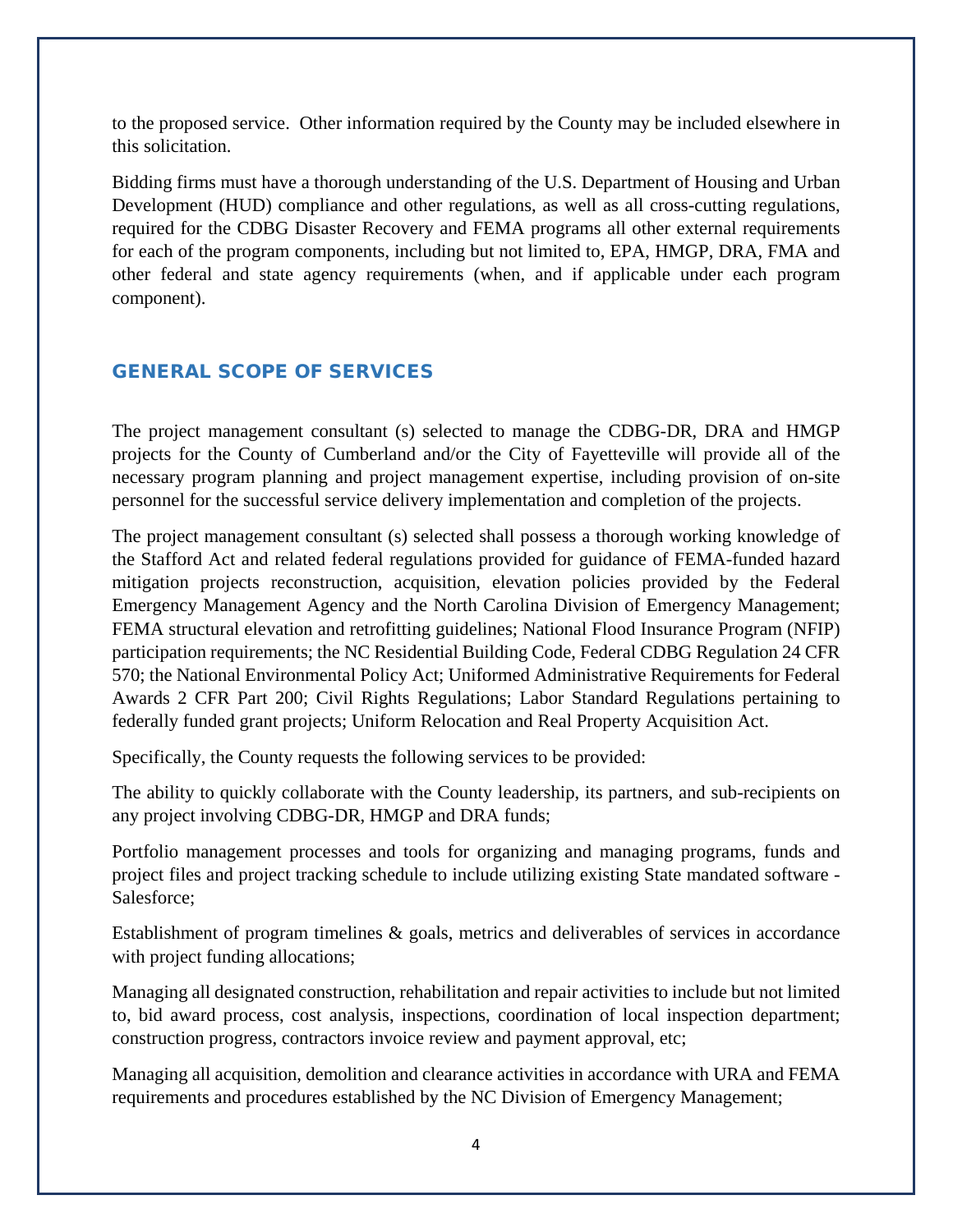Program compliance requirements to include programmatic and financial reporting but not limited to, coordinating and preparing project and financial management reports with county and/or city staff or designee for Federal, State and local government audits;

Other project support functions as required by the County.

**Listed below are the current projects. This list may be adjusted if necessary to address unmet needs in the community in accordance with approved eligible activities.**

# <span id="page-4-0"></span>DESCRIPTION OF PROJECTS

# <span id="page-4-1"></span>PROJECTS /ACTIVITIES– Lead Entity (County of Cumberland)

#### **CDBG-DR PROJECT**

*Activities*: 1). Housing Recovery - \$1,582,000

Housing Repair Reimbursements & Rehabilitation (approx. 50 units)

2.) Multi-Family Rental Housing Project (Joint project) - \$2,303,000

3.) Permanent Supportive Housing Project (Joint project) - \$2,500,000

4.) CDBG-DR HMGP

#### **DRA 17 PROJECT \$1,780,000**

Approximately 10 properties identified and preliminary approved that meet the State's criteria under the Disaster Recovery Act FY 17 – Hazard Mitigation

# <span id="page-4-2"></span>PROJECTS/ACTIVITIES – Sub-Recipient (City of Fayetteville)

#### **CDBG-DR PROJECT**

*Activities:* 1). Housing Recovery - \$4,928,000

Housing Repair Reimbursement & Rehabilitation (approx. 180 units)

2.) Multi-Family Rental Housing Project (Joint project) - \$2,597,000

3.) Community Recovery (joint project-Day Resource Center (homeless) - \$3,800,000

#### *HMGP* **PROJECT \$4,100,000 (28 units)**

- 1.) Of the 28 homes that meet the HMGP criteria and have been approved by the State:
	- 21 residents have requested acquisition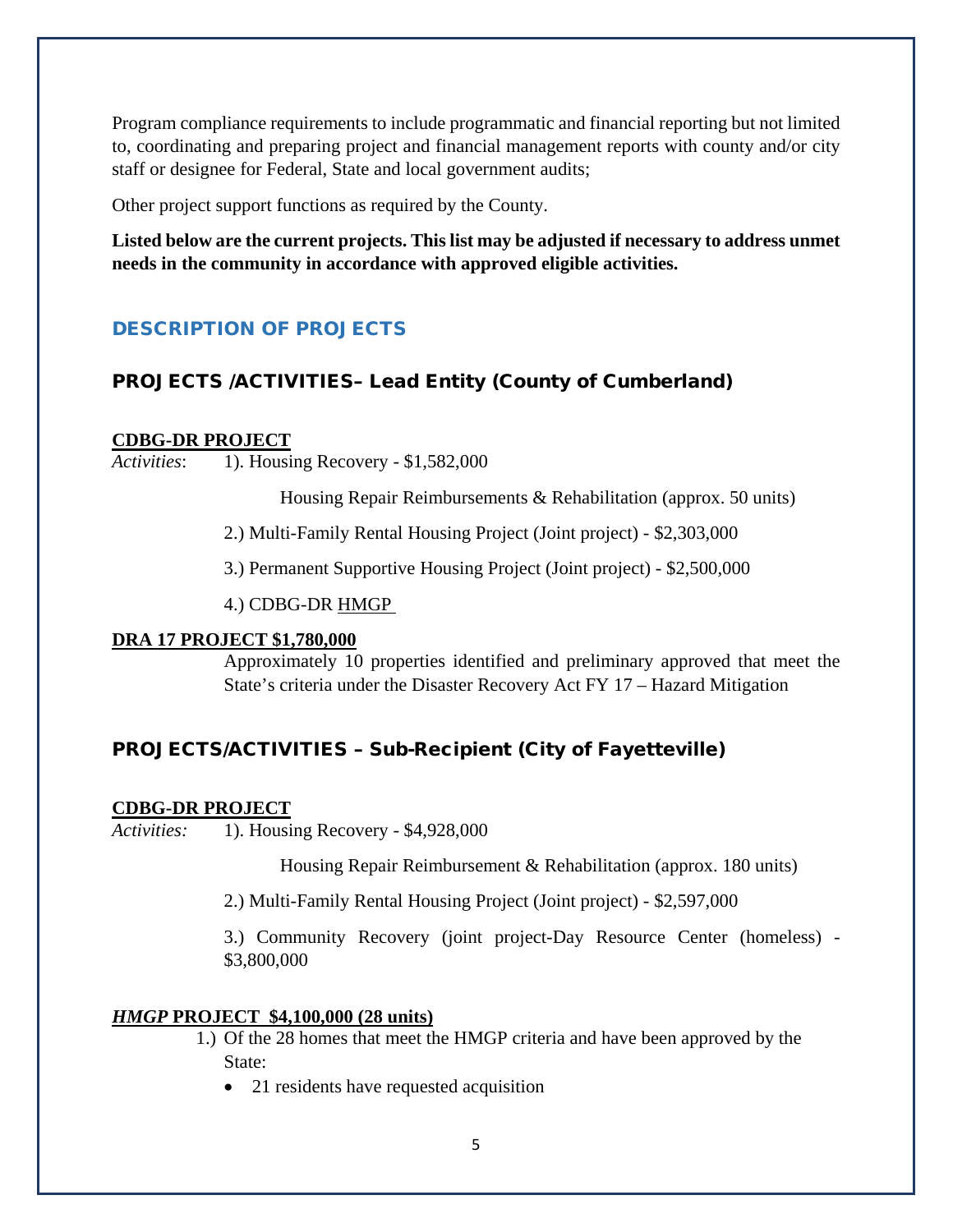- 4 residents have requested elevation
- 3 residents have requested reconstruction
- 2.) The City of Fayetteville submitted (40) additional properties at the request of the State to be considered for the Second Phase of the HMGP
	- All (40) properties are for acquisition only

Estimated \$6.1 million in additional funding expected to include the (10) properties submitted by Cumberland County

The Proposer must provide a full description of the services and processes that will be performed during the project management process in the most efficient, timely and comprehensive manner.

The Proposer shall assign a single Project Manager and one alternate Project Manager dedicated and available for the entire duration of the project. The Project Manager may only be replaced upon approval by, or at the request of the County of Cumberland. For City managed projects, a Project Manager may only be replaced at the request of the City of Fayetteville and upon approval of the County of Cumberland.

At a minimum, the Proposer's Project Manager shall be responsible for the management of the tasks outlined in the general scope of services of this RFP.

**The Proposer may bid on the County of Cumberland and the City of Fayetteville projects as one project in one proposal, however; proposer must indicate in the bid for County and City project separately in the one proposal. The proposers may also choose to bid on only one of the two, either the County or the City projects.**

# <span id="page-5-0"></span>GENERAL INFORMATION AND REQUIREMENTS

# <span id="page-5-1"></span>Effective Period of Proposal

All proposals are required to remain in effect for at least 90 days from the date submitted to the County for review.

# <span id="page-5-2"></span>Public Information

All information, documentation, and other materials submitted in response to this solicitation are considered non-confidential and/or non-proprietary and are subject to public disclosure.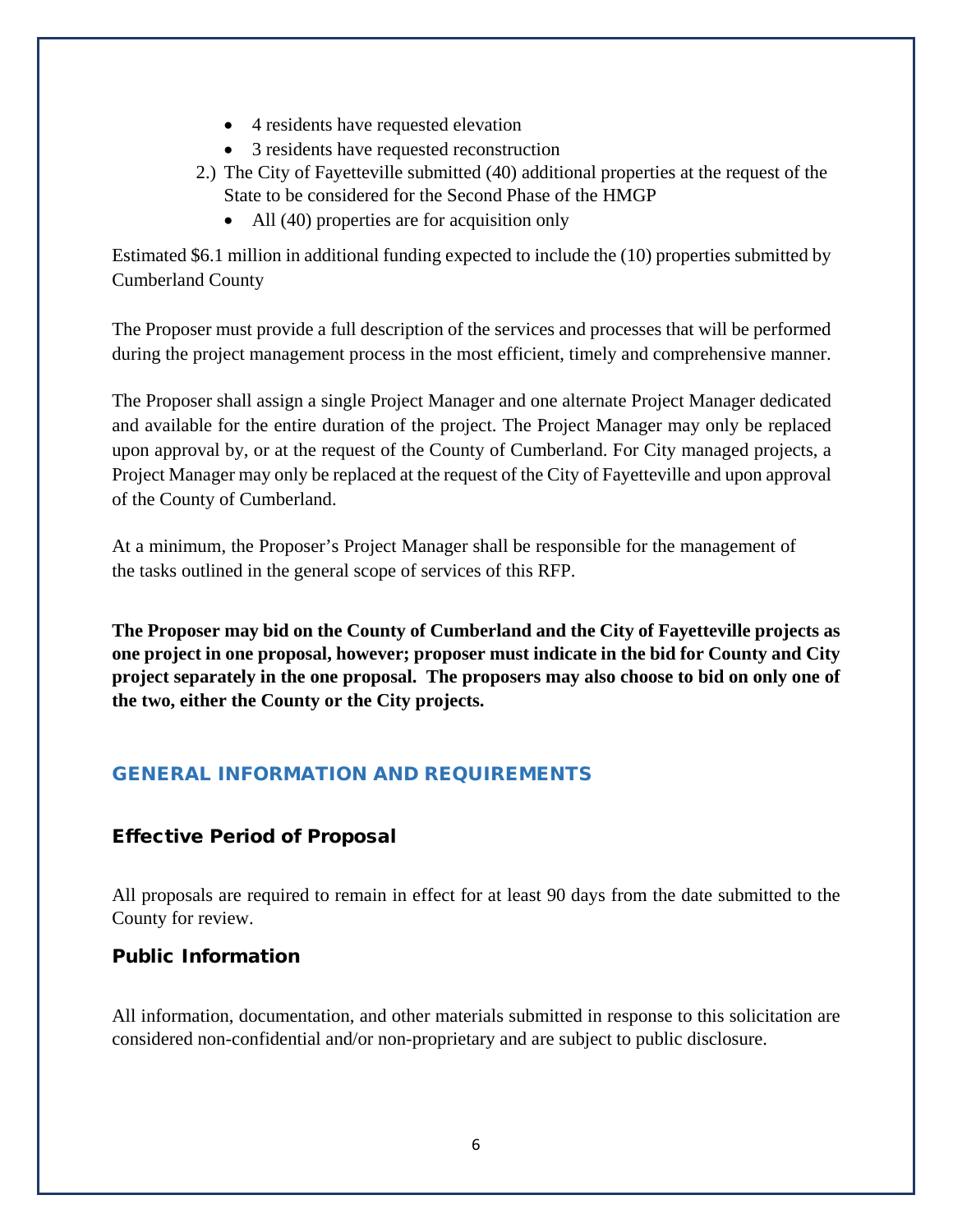#### <span id="page-6-0"></span>MWE/WBE & Utilization of Small Businesses

Please state and certify whether your firm or any potential sub-contractors participate in the Minority and Women Owned Business Enterprise (MBE/WBE).

It is the policy of the United States that small business concerns, veteran-owned small business concerns, service-disabled veteran-owned small business concerns, HUB Zone small business concerns, small disadvantaged business concerns, and women-owned small business concerns shall have the maximum practicable opportunity to participate in performing contracts let by any Federal agency, including contracts and subcontracts for subsystems, assemblies, components, and related services for major systems. It is further the policy of the United States that its prime contractors establish procedures to ensure the timely payment of amounts due pursuant to the terms of their subcontracts with small business concerns, veteran- owned small business concerns, service-disabled veteran-owned small business concerns, HUB Zone small business concerns, small disadvantaged business concerns, and women-owned small business concerns.

The Contractor hereby agrees to carry out this policy in the awarding of subcontracts to the fullest extent consistent with efficient contract performance. The Contractor further agrees to cooperate in any studies or surveys as may be conducted by the United States Small Business Administration or the awarding agency of the United States as may be necessary to determine the extent of the Contractor's compliance with this clause.

Contractors acting in good faith may rely on written representations by their subcontractors regarding their status as a small business concern, a veteran-owned small business concern, a service-disabled veteran-owned small business concern, a small disadvantaged business concern, or a women-owned small business concern.

# <span id="page-6-1"></span>Type of Contract

The final contract (s) form shall be negotiated between and be mutually acceptable to the parties. Any contract(s) resulting from this effort will be negotiated at the sole discretion of the County of Cumberland (the County), and/or their sub-recipient the City of Fayetteville (the City).

#### Clarifications and Interpretations

Any clarifications or interpretations of this RFP that materially affect or change its requirement will be provided by the County as an addendum. These items must be received by the County 10 days prior to the proposal due date to allow for proper notification. All such addenda issued by the County shall be issued before the proposals are due as part of the RFP, and all Respondents shall acknowledge receipt of and incorporate each addendum in its Reponses. Any additional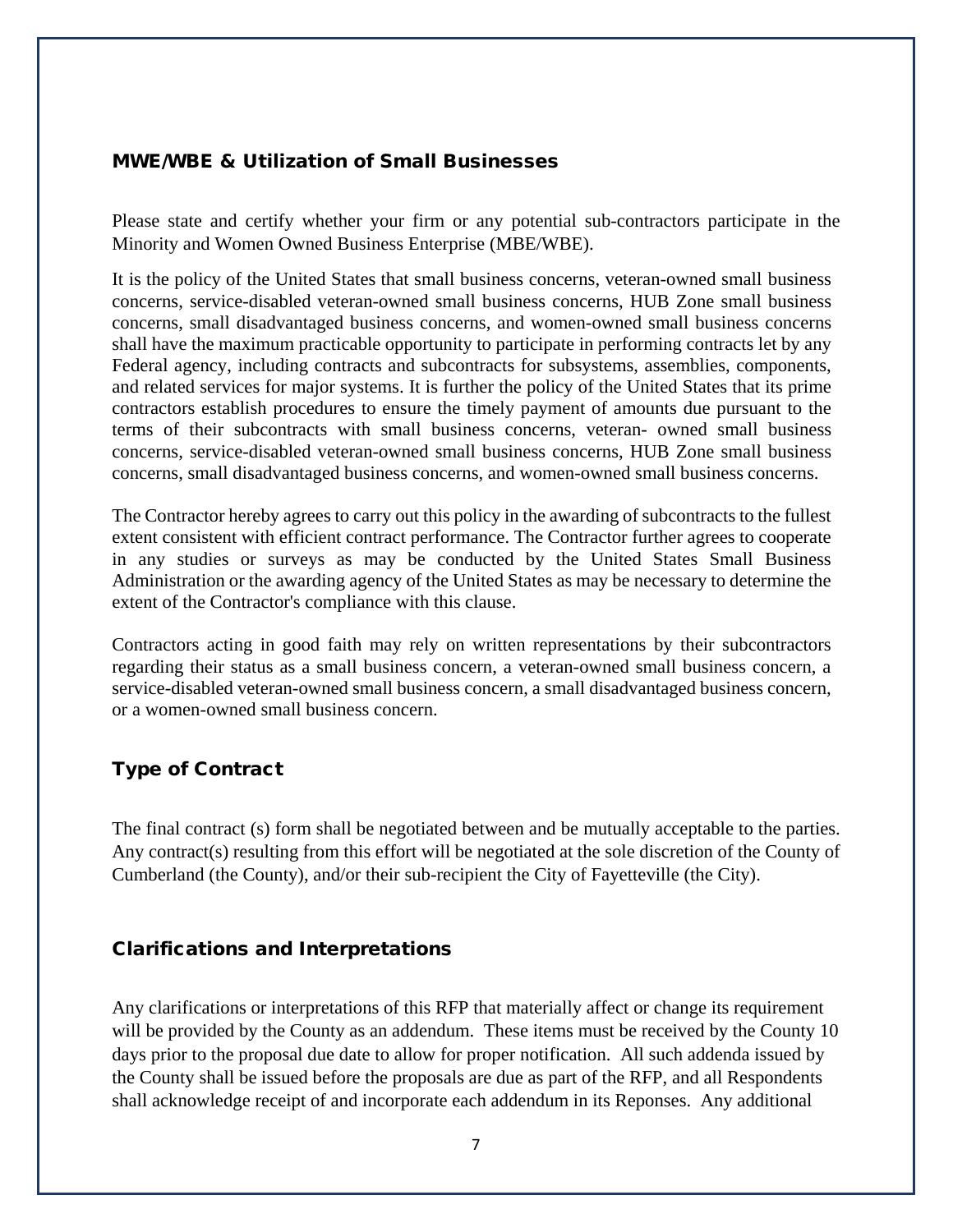information or addenda will be posted on the County's website <http://co.cumberland.nc.us/>department/community-development and the City's website at <http://fayettevillenc.gov/government/city-departments/purchasing-division>

## <span id="page-7-0"></span>No Lobbying

Respondent acknowledges and accepts that from the Date of Issuance of the RFP until a final decision has been made by the County, it will not take any action, may any effort or support or engage other on its behalf to take actions or efforts with attempt to influence the decision making process for this RFP in the favor of the Respondent. This includes direct contact with the County Commissioners, County Manager, County Staff of Cumberland County, City Council, City Manager, City Staff of City of Fayetteville and others who may be engaged in the process or grant program. Additionally, the Respondent acknowledges and accepts that it will not attempt to use public communication such as the news media, social media, etc as a means of attempting to influence the RFP evaluation or decision making process. Any Respondent violating any of the aforementioned conditions is subject to immediate disqualification for consideration.

#### <span id="page-7-1"></span>Deadline for Submission of Interest

The Bidding Firm (s) will submit its Responses at the time and location described below:

Time/Date: Received by **4:30 P.M May 18, 2018**

RFPs received after this time and date will not be accepted.

# **COUNTY OF CUMBERLAND COMMUNITY DEVELOPMENT DEPARTMENT 707 EXECUTIVE PLACE FAYETTEVILLE, NC 28305 Attn: Sylvia McLean, CDBG-DR Grant Administrator**

The Bidding Firm (s) shall submit one (1) original with (2) identical copies of the Response in print and with one PDF copy provided on USB drive. An original signature must be included on the "THE COUNTY OF CUMBERLAND REQUEST FOR PROPOSAL SUBMISSION FORM" document submitted with original document.

Late received Responses will be returned to the Respondent unopened. Properly submitted Responses by the Respondents will not be returned. Hard copies of RFP materials must be enclosed in a sealed envelope (box or container) addressed as noted above; the package must be clearly identify the submittal deadline and that the response is for the COUNTY OF CUMBERAND PROJECT MANAGEMENT SERVICES FOR DISASTER RECOVERY PROGRAMS.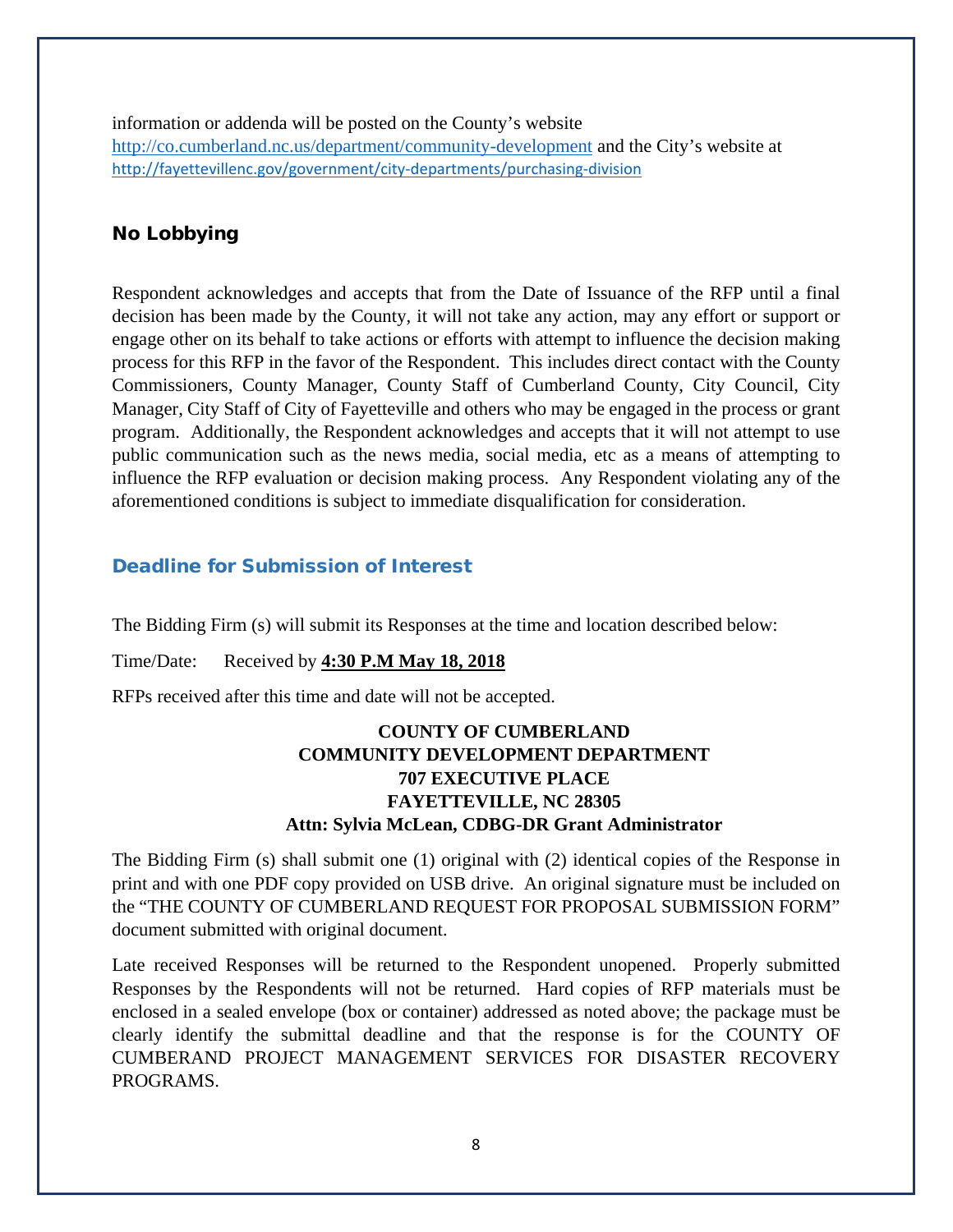# <span id="page-8-0"></span>Evaluation Procedure and Factors To Be Considered In The Evaluation **Process**

## **Qualifications of Proposers**

The Proposer may be required before the award of any contract to show to the complete satisfaction of the County that it has the necessary facilities; CDBG-DR, HMGP, FEMA, DRA understanding, staffing, and financial resources to provide the services specified herein in a satisfactory manner.

The Proposer may also be required to give a past history and references in order to satisfy the County in regard to the Proposer's qualifications. The Proposer will need to be familiar with both CDBG-DR grant awards and FEMA awards and the specific award conditions therein. The County may make reasonable investigations deemed necessary and proper to determine the ability of the Proposer to perform the work, and the Proposer shall furnish to the County all information for this purpose that may be requested. The County reserves the right to reject any offer if the evidence submitted by, or investigated of, the Proposer fails to satisfy the County that the Proposer is properly qualified to carry out the obligations of the contract and to complete the work described therein. Evaluation of the Proposer's qualifications shall include:

- A. The knowledge, ability, capacity, skill, financial and other necessary resources to perform the work or provide the service required;
- B. The ability of the Proposers to perform the work or provide the service promptly or within the time specified without delay or interference;
- C. The character, integrity, reputation, judgment, experience, and efficiency of the Proposer;
- D. The quality of performance of previous contracts or services; AND
- E. Overall costs of provided services include project delivery breakdown by county and city projects.

A selection committee made up of qualified County and City staff shall review and evaluate all responses. The selection committee will have only the responses to the solicitation to review for selection of finalists. It is therefore important that respondents emphasize specific information pertinent to the work. Final authority of the selection ultimately lies with the County of Cumberland County Manager and/or Board Chairman and is subject to not being in agreement with the recommendation from the selection committee.

Factors to be considered are as follows:

A. Company Profile: (10 points) Scoring will emphasize management, organization, availability of key staff, skill, financial and other necessary resources to perform the work or provide the services required in timely manner.

Respondents must provide a listing of the personnel who would be assigned to the project, including an explanation of the project team's organizational structure and each person's area of responsibility. Resumes for each professional assigned to this project are also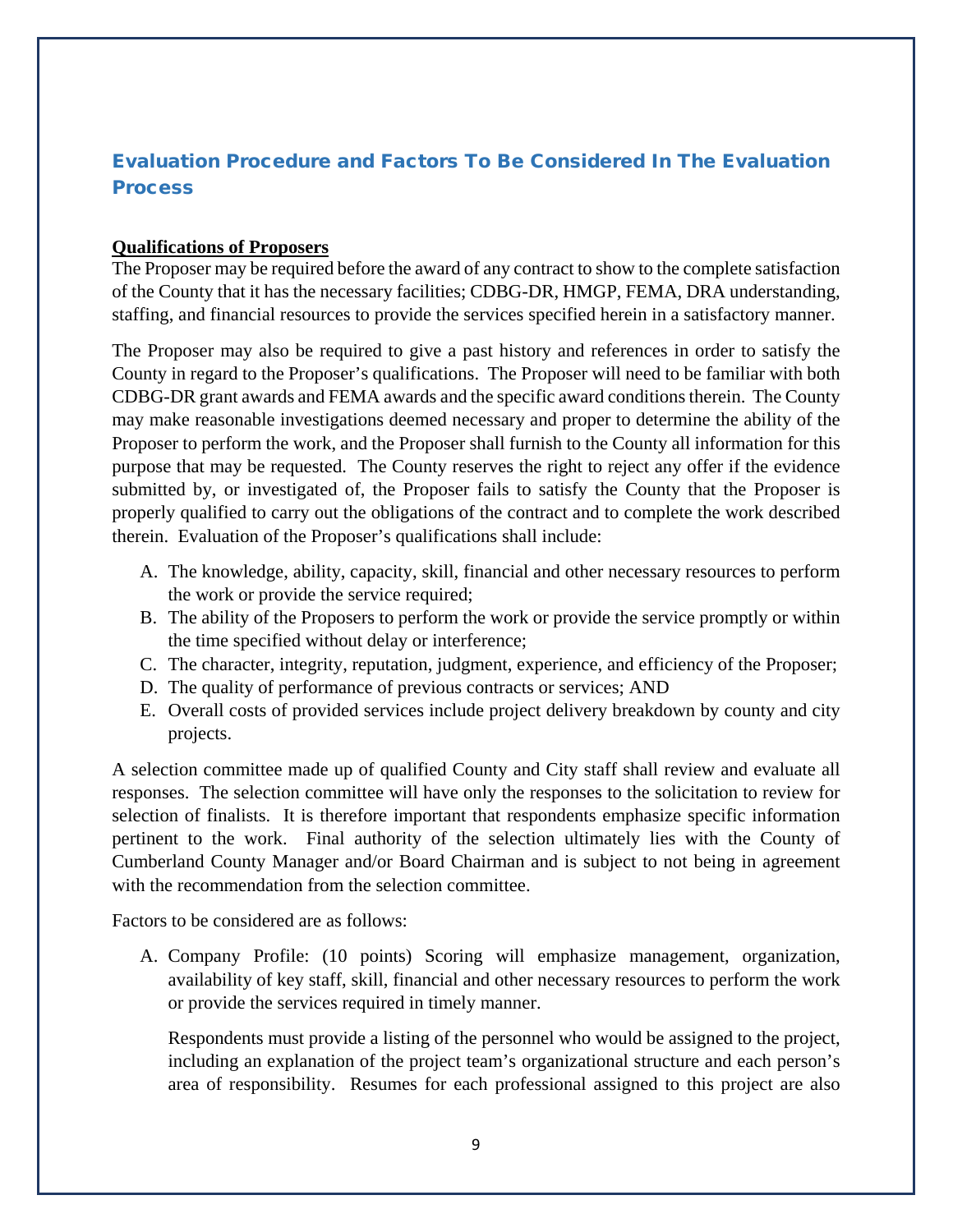required. Please include an organizational chart of the local team and any associated decision-makers part of any review or approval process within your firm.

- B. Commencement: (10 points) Scoring will emphasize ability to commence service and familiarity with CDBG and HMGP regulation promptly or within the time specified, without delay or interference. Familiarity with CDBG-DR, HMGP, DRA awards and associated projects and the ability to coordinate with these projects will be considered.
- C. Experience: (20 points) Scoring will emphasize CDBG program experience (not exclusively CDBG-DR) and success and with specific items listed in proposal as well as a variety of programs including all aspects of CDBG-DR programs, character, integrity, reputation, judgment, and efficiency of the Proposer.

Respondent must provide three (3) examples of experience in management of programs similar to those found in Cumberland County CDBG-DR Recovery Program Plans including the name, address, and telephone number of a client contact for each project. Examples proving the ability to coordinate multiple projects within the team should be included and will be considered in the scoring. Scoring will also emphasize disaster recovery experience which can include the firm's results of past governmental review and monitoring and/or direct team experience.

D. Approach Strategy: (20 points) Scoring will emphasize project approach for each service requested and proven implementation and/or management strategies by the team for the local County government. Services requested are found in the "General Scope of Services" section of this RFP. Due to the complexity of the large projects combined between the County and City CDBG-DR, HMGP and DRA projects, consideration will be given to firms with a proven effective project management strategy. Responders must have sufficient and qualified staff immediately available to contract solicitations and to enter into and manage any components targeted by the RFP.

Additionally, please explain the local presence that your firm will have in the community and assigned staff frequency in situ. It will be paramount to have firm expertise available for staff.

- E. References: (15 points) Scoring will emphasize quality of references. Also the quality of performance of pervious contracts or services.
- F. Price-Cost Effectiveness: (25 points) Proposer shall provide hourly information by title/function assigned to the project as shown below:

| <b>Title/Function</b> | <b>Total Cost</b> | <b>Average Hourly Rate</b><br><b>For Contract Term</b> | <b>Estimate # of FTE</b><br>Hrs |
|-----------------------|-------------------|--------------------------------------------------------|---------------------------------|
|                       |                   |                                                        |                                 |
|                       |                   |                                                        |                                 |
|                       |                   |                                                        |                                 |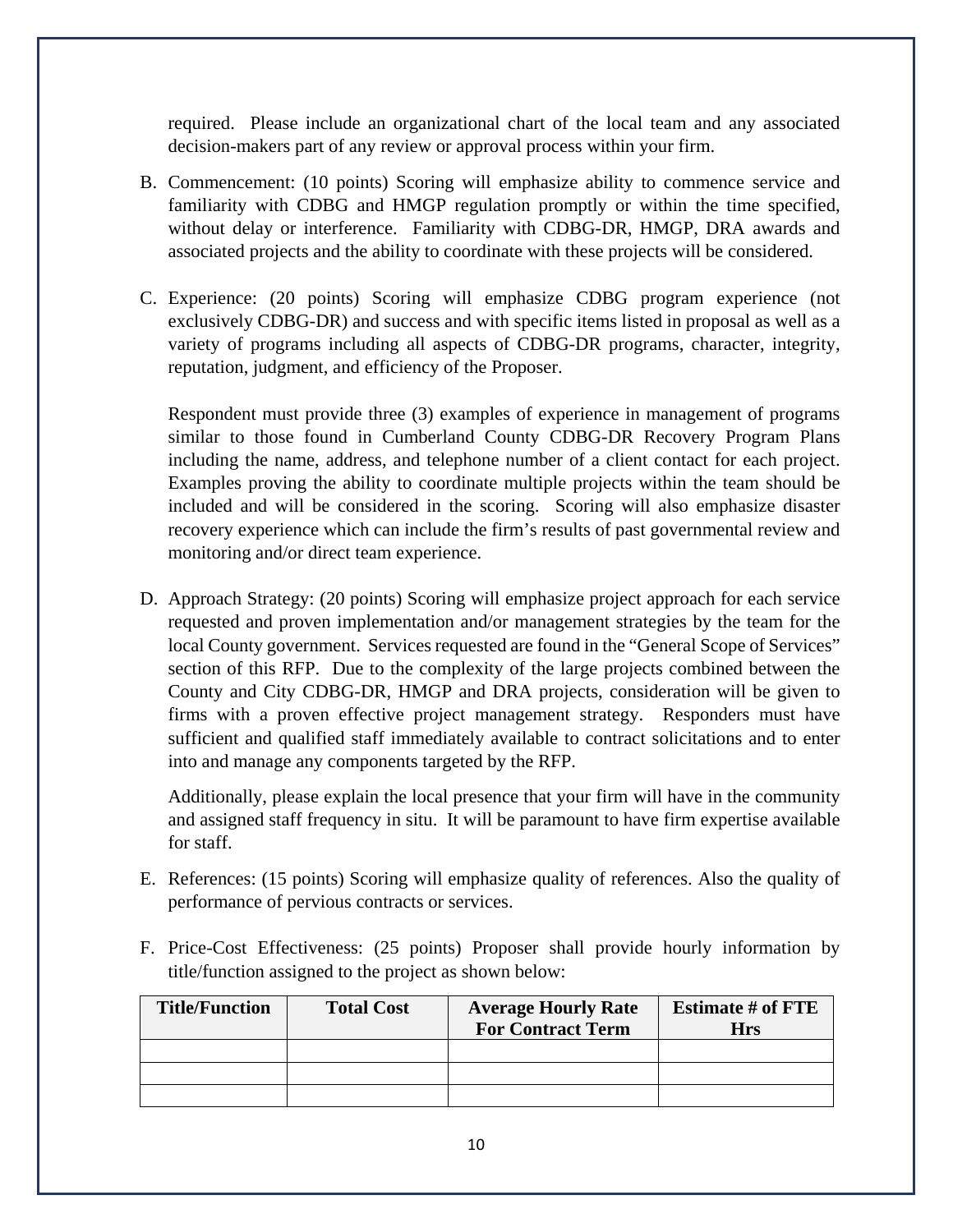After the selection process, the Selection Committee shall negotiation on behalf of the County of Cumberland, a contract based on the fees and the fee structure as submitted in the proposal. The County reserves the right to delete elements or expand the scope of the contract based on the negotiated fees at the time of contract letting.

#### **Evaluation of Qualifications**

The evaluation of the Responses shall be based on the requirements described in this RFP. All properly submitted Responses will be reviewed, evaluated, and ranked by the County and City, with input from the Committee as noted above. The County reserves the right to include an interview with the Proposer if the County deems it necessary to aid in the ranking process. If the County requests an interview from a select number of the proposals, it is required of those Proposers to meet with the selection team at a time to be specified. The County will contact those Proposers with the top ranked proposals that best meet the County's needs. The number of selected proposals will be determined by the selection committee. Each of these will be required to meet with the selection team at a time to be specified. The proposals will be reviewed in depth with the selection team at that time. The County will contact the Proposer that best meets the County's needs and attempt to negotiate an agreement that is acceptable to both parties.

#### **County's Reservation of Rights**

The County may evaluate the Responses based on the anticipation completion of all or any portion of the Project. The County reserves the right to reject any and all Responses and re-solicit for new Responses or to reject any and all proposals and temporarily or permanently abandon the Project. The County makes no representations, written or oral, that it will enter into any form or agreement with any respondent to this RFP for any project and no such representation is intended or should be construed by the issuance of this RFP.

#### **Acceptance of Evaluation Methodology**

By submitting its Responses to this RFP, Respondent accepts the evaluation process and acknowledges and accepts that the determination of the most qualified firm(s) will require subjective judgments by the County.

## **No Reimbursement for Costs**

The Respondent acknowledges and accepts that any costs incurred from the Respondent's participation in this RFP shall be at the sole risk and responsibility of the Respondent.

#### **Eligible Respondents**

Only individual firms or lawfully formed business organizations may apply (this does not preclude a Respondent from using consultants). The County will contract only with the individual firm or formal organization that submits its Responses.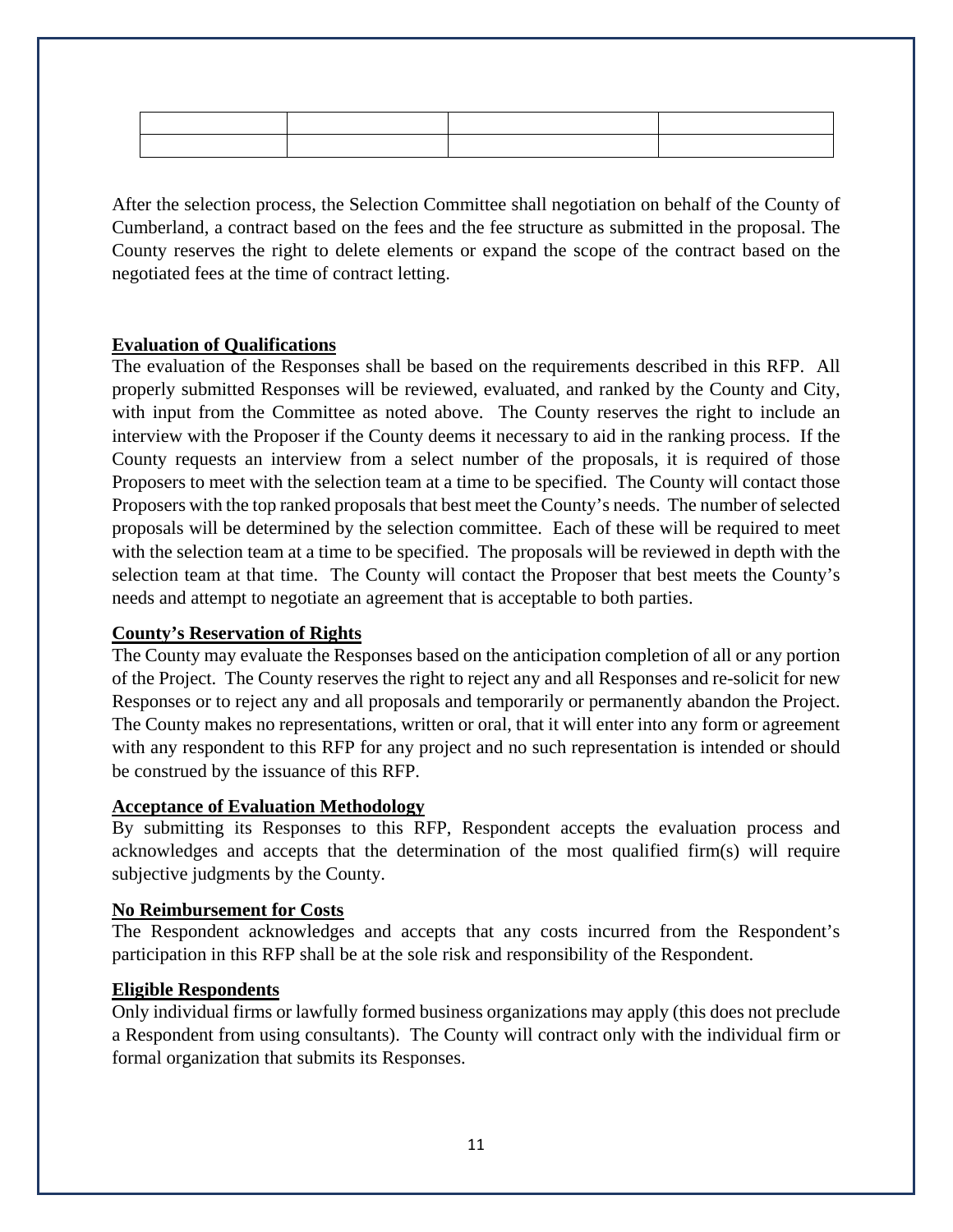## **Reference Checks**

Respondent acknowledges and accepts that through the RFP evaluation process reference checks and background investigation may be conducted as part of the due-diligence process.

#### **Disposition of Proposals**

All submitted proposals become the property of the County.

#### **Nonconforming Terms and Conditions**

A proposal that includes terms and conditions that do not conform to the terms and conditions in the RFP is subject to rejection as non-responsive. The County reserves the right to permit the Proposer to withdraw nonconforming terms and conditions from its proposal prior to a determination by the County of non-responsiveness based on the submission of nonconforming terms and conditions.

#### **Debarment and Suspension**

By submitting a proposal, the Proposer certifies that it is not currently debarred nor suspended from submitting proposal for contracts issued by any political subdivision or agency of the State of North Carolina or the Federal government and that it is not a person or entity that is currently debarred or suspended from submitting proposals from contracts issued by any political subdivision or agency of the State of North Carolina or the Federal government. Respondent must be registered at Sam.gov to be eligible.

# <span id="page-11-0"></span>OTHER SUPPLEMENTAL CONDITIONS REQUIREMENT

In accordance with the applicable statutes and regulations governing the CDBG, CDBG-DR, HMGP, federal funds or State funds, I hereby certify that:

**Utilization of Minority/Women & Disadvantaged Contractors** – Projects receiving federal funds must notify and include minority and women contractors in their bidding process. Executive Order 11625 (Utilization of Minority Business Enterprise) and Executive Order 12138 (Utilization of Female Business Enterprise).

**Davis-Bacon Prevailing Wage Rate Labor Standards** – Any construction project receiving \$2,000 or more in federal funds, as applicable, will be required to comply with prevailing wage requirement.

**Section 3** – Projects receiving federal funding that involve building or public facilities improvements must to the greatest extent feasible, utilize area lower income residents for employment and training opportunities (24 CFR Part 135).

**Environmental Regulations** – All funded projects must undergo environmental review to ensure compliance with the National Environmental Protection Act regulations. In accordance with 24 CFR Part 58.22, the applicant agrees to refrain from undertaking any physical activities or choicelimiting actions until the County has issued the agency a written environmental notice to proceed. Choice-limited activities include, but not limited to, acquisition of real property, leasing, repair,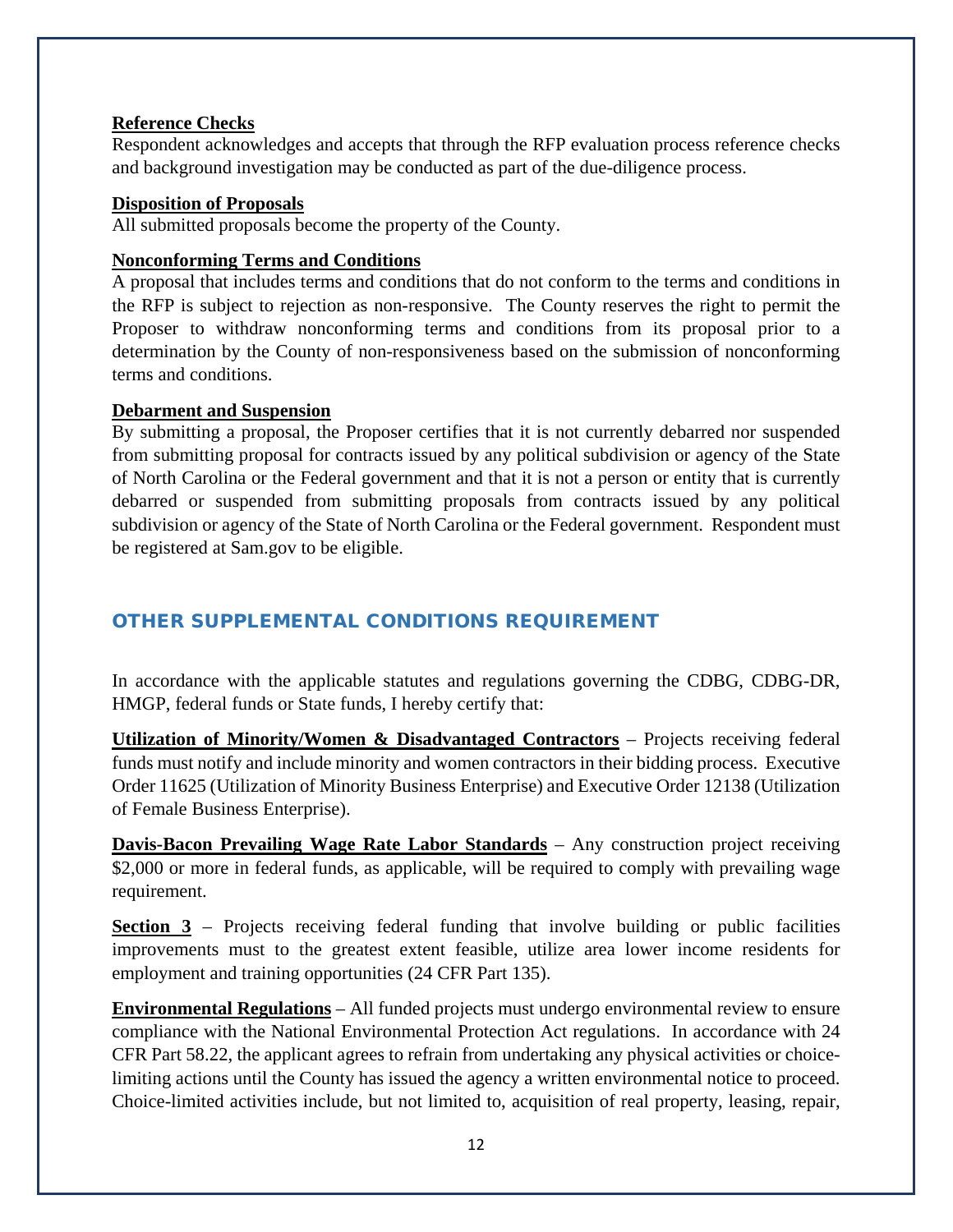rehabilitation, demolition, conversion, or new construction. This limitation applies to all parties in the development process, including public or private nonprofit or for-profit entities, or any of their contractors.

**Title VI of the Civil Rights Act of 1964** – No person shall be excluded from participation in, be denied the benefits of or subjected to discrimination under any program or activity receiving federal financial assistance on the grounds of race, color, or national origin. (Public Law 99-352).

**Title VIII of Civil Rights Act of 1969** – The Fair Housing Act prohibits discrimination in the sale or rental of housing, the financing of housing, or the provision of brokerage services, including otherwise making unavailable or denying a dwelling to a person, because of race, color, religion, sex, national origin, or familial status. (Public Law 90-294).

**American Disabilities Act** – Projects receiving federal funding involving physical activities must include accessibility and comply with the Americans with Disabilities Act guidelines. Any federal funded service must be provided in an accessible location.

**Drug-Free Workplace** – The agency shall make a good faith effort to maintain a drug-free workplace. (24 CFR Part 21).

**Anti-Lobbying** – No federal funds shall be used for the purpose of influencing or attempting to influence an officer or employee of any agency, a member of congress, an officer or employee of congress, or an employee of a member of congress. (UCS Title 31 Section 1352).

**Lead-Based Paint** – Any activities involving the presence of lead-based shall comply with the requirements of 24 CFR Part 35.

Community Development Block Grant Program funds shall be used exclusively for eligible activities permitted by 24 CFR Part 570.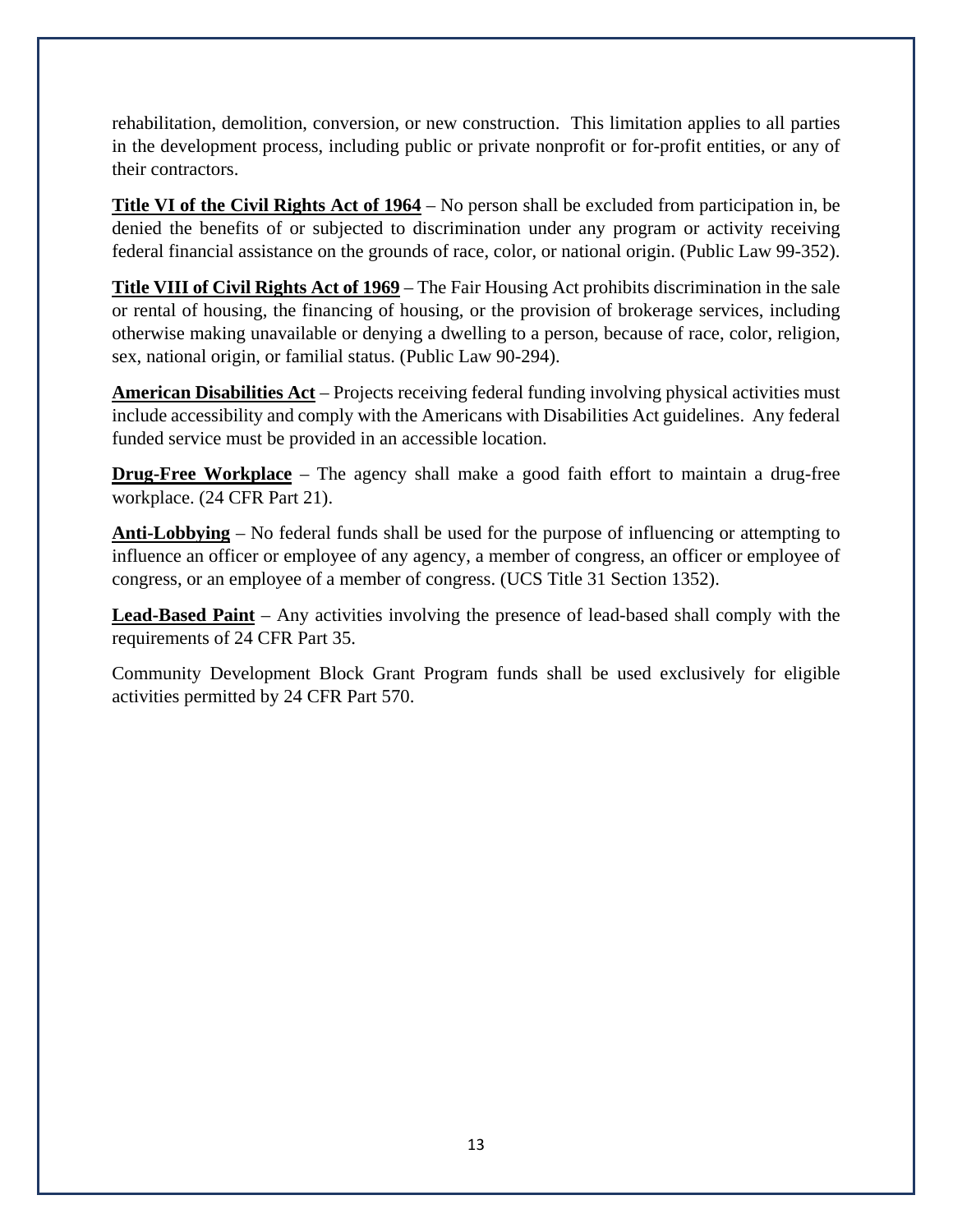# **COUNTY OF CUMBERLAND**

## **REQUEST FOR PROPOSAL SUBMISSION FORM**

# **PROJECT MANAGEMENT SERVICES – DISASTER RECOVERY PROGRAMS**

| <b>COMPANY_</b>         |
|-------------------------|
| <b>ADDRESS_</b>         |
| <b>CONTACT PERSON</b>   |
| <b>TELEPHONE NUMBER</b> |
| <b>EMAIL</b>            |

NOTE TO RESPONDENTS: SUBMIT ENTIRE SECTION WITH RESPONSE. THIS EXECUTION OF OFFER SUBMITTED MUST BE COMPLETED, SIGNED, AND RETURNED WITH THE RESPONDENT'S QUALIFICATIONS. FAILURE TO COMPLETE, SIGN AND RETURN THS EXECUTION OF OFFER WITH THE QUALIFICATION MAY RESULT IN REJECTION OF THE QUALIFICATIONS.

SIGNING A FALSE STATEMENT MAY VOID THE SUBMITTED QUALIFICATIONS OR ANY AGREEMENTS OR OTHER CONTRACTUAL ARRANGEMENT, WHICH MAY RESULT FROM THE SUBMISSION OF RESPONDENT'S QUALIFICATIONS, AND THE RESPONDENT MAY BE REMOVED FROM ALL PROPOSES LISTS. A FALSE CERTIFICATION SHALL BE DEEMED A MATERIAL BREACH OF CONTRACT AND AT THE COUNTY'S OPTION, MAY RESULT IN TERMINATION OF ANY RESULTING CONTRACT.

By signature hereon, Respondent acknowledges and agrees that (1) this RFP is a solicitation for Interest and is not a contract or an offer to contract; (2) the submission of Responses by Respondent in response to this RFP will not create a contract between the County and Respondent; (3) Neither the County or the Committee, or any of their representatives, have made a representation or warranty, written or oral, that one or more contracts with the County will be awarded under this RFP; and (4) Respondent shall bear, a its sole risk and responsibility, any cost which arises from Respondent's preparation of a response to this RFP.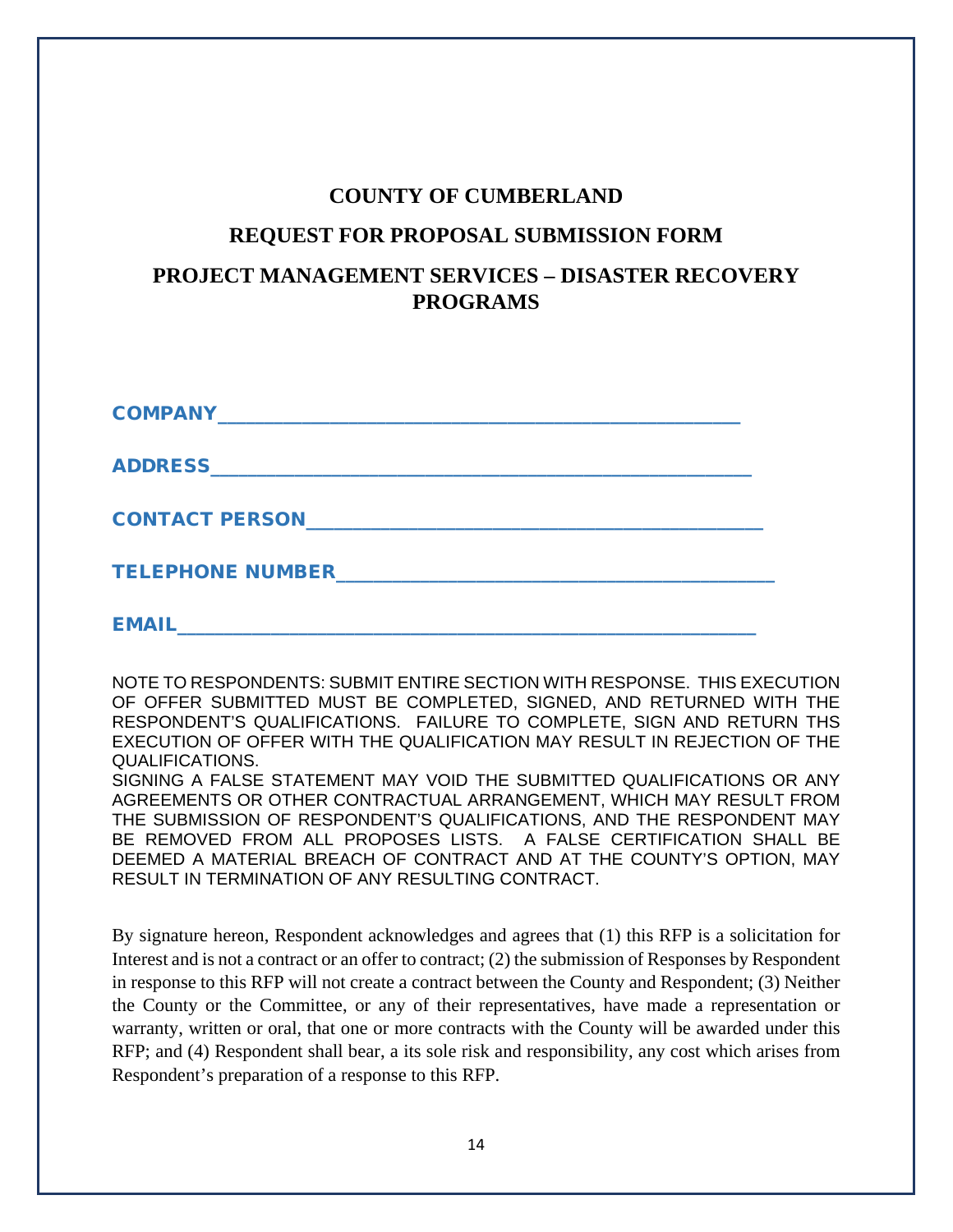By signature hereon, Respondent offers and agrees to furnish to the County all the products and/or services more particularly described in its Responses, and to comply with all terms, conditions and requirements set forth in the RFP document and contained herein.

By signature hereon, Respondent affirms that they have not given, nor intends to give at any time hereafter, any economic opportunity, future employment, gift, loan, gratuity, special discount, trip, favor or service to a public servant, elected officials, leadership or staff of the County, City or partner organizations in connection with the submitted Responses.

By signature hereon, the Respondent hereby certifies that neither the Respondent nor the firm, corporation, partnership or Developer represented by the Respondent, or anyone acting for such firm corporation, or institution has violated the antitrust laws of this state or the Federal antitrust laws, nor communicated directly or indirectly the Responses mad to any competitor or any other person engaged in such line of business.

By signature hereon, Respondent represents and warrants that:

Respondent is a reputable company regularly engaged in providing products and/or services necessary to meet the terms, conditions and requirements of the RFP;

Respondent has the necessary experience, knowledge, abilities, skills, and resources to satisfactorily perform the terms, conditions and requirements of the RFP;

By signature hereon, Respondent certifies that the individual signing this document and the documents made part of the RFP is authorized to sign such documents on behalf of the company and to bind the company under any agreements or other contractual arrangements, which may result from the submission of the Response.

By signature hereon, Respondent affirms that no compensation has been received for participation in the preparation of the specifications for this RFP.

By signature hereon, Respondent affirms that it has not violated any of the noted No-Lobbying provisions or specifications contained in this RFP.

By signature hereon, Respondent agrees to defend, indemnify, and hold harmless the County and the Committee, all of their officers, agents and employees from and against all claims, actions, sits, demands, proceedings, costs, damages, and liabilities, arising out of, connecting with, or resulting from any acts or omissions or Respondent or any agent, employee, subcontractor or supplier or Respondent in the execution or performance of any agreements or other contractual arrangements which may result from the submission of these Responses.

By signature hereon, Respondent acting in good faith may rely on written representations by their subcontractors regarding their status as a small business concern, a veteran-owned small business concern, a service-disabled veteran-owned small business concern, a small disadvantaged business concern, or a women-owned small business concern.

The Respondent shall confirm that a subcontractor representing itself as a HUB Zone small business concern is certified by SBA as a HUB Zone small business concern by accessing the